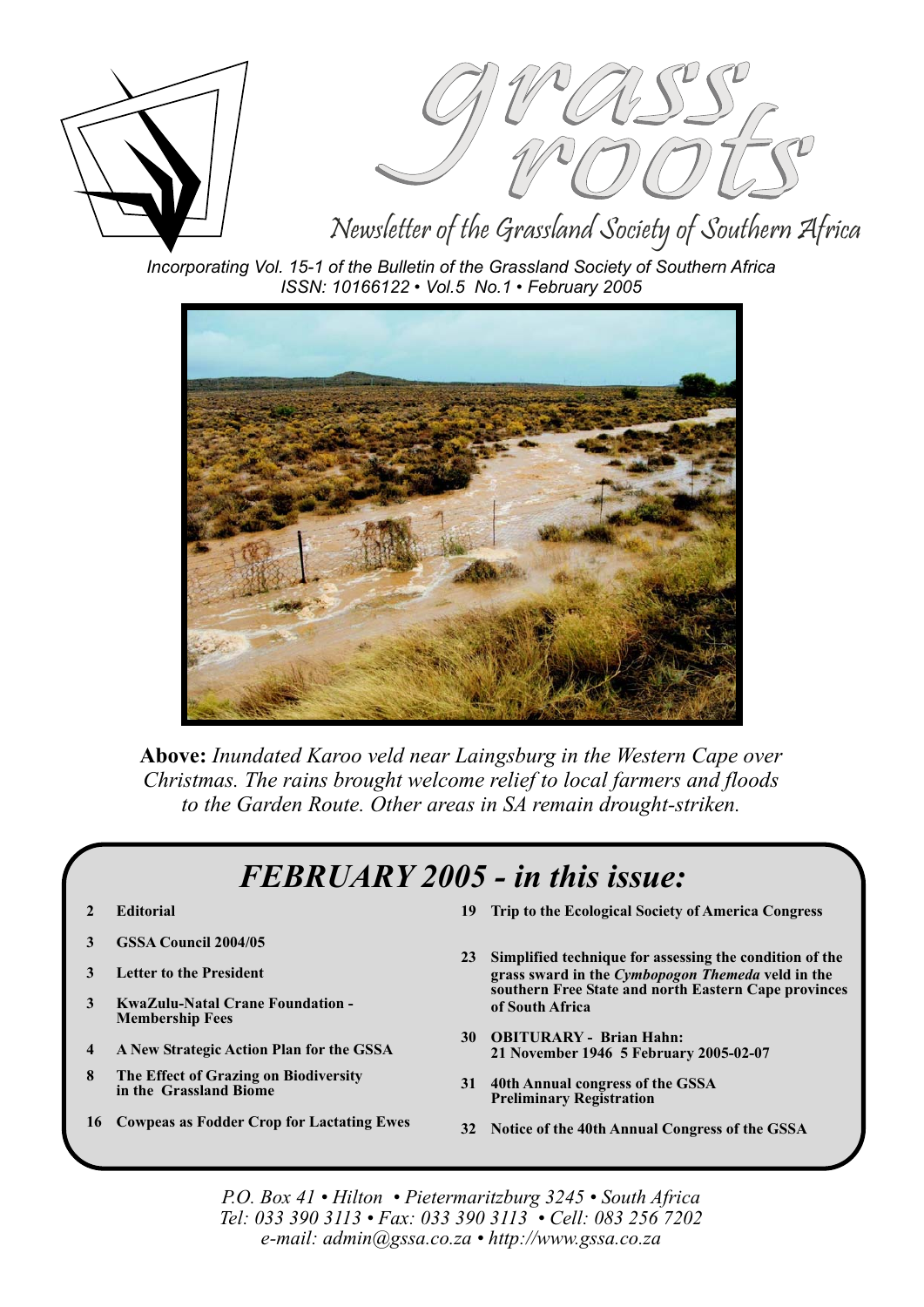# EDITORIAL

### Dear members

This is the first issue of the New Year, and my first as editor. Over the last 5 years Graham has shepherded our newsletter through several changes of format and a name change (from *Bulletin of the GSSA* to Grassroots). He's left a Grassroots that is interesting and relevant to its readers. Thanks, Graham. I'll be calling on your experience in the year to come, so don't think you can rest on your laurels just yet.

Where does the Society fit in the modern world, and especially South Africa? We believe that we still have a very important role in play. With humanity's everincreasing pressure on the land, skilled and passionate practitioners are more than ever needed to guide the process of development. Many emerging commercial farmers will rely on livestock production from veld and pastures to make a living, and established commercial farmers are also being required to become more scientific and business-savvy in their operations than before. Who is going to advise them, if not members of our Society?

That doesn't mean that we can afford to be complacent. If the Society does not stay up-to-date - in fact, in the forefront of technology development and advice - then we will become obsolete. There are advisors out there who do not believe that the GSSA has any relevance to them or their clients. They prefer to fly overseas to obtain their information than to attend a GSSA event. That must change, and soon. The Society has done some hard soulsearching in recent months, and recently the Council and some experienced old hands thrashed out a new Strategic Action

Plan to take us forward. You can read about that in this issue, and send us your thoughts.

On a lighter note, Theunis de Bruyn remembers many years of congresses, and Richard Fynn reports on his trip to the USA and UK. Our Congress is also coming up in July - the first entirely organised by us in three years. We have the advice of Wiseman Goqwana and Winston Trollope on veld condition assessment, and a report from Dundee researcher Erika van Zyl on cowpeas. You'll also read a summary of a workshop on "Grazing and Biodiversity in the Grassland Biome" held by the GSSAin September 2004.

Keep sending your articles and letters in. We'd like to know what you're doing and why. We'd especially like to hear from students. Tell us about your projects: what the problem is, how you're addressing it, what problems and preliminary results have you found, and where this research will go in the future.

All the best for 2005,

### Alan

### WOMAN OF THE YEAR AWARD

The search for the Shoprite/Checkers - SABC2 Woman of the Year is on. This is the tenth anniversary of this prestigious award for achievement by women, and the GSSA is participating in the Science and Technology category. Do you know any women who have not only achieved success in their own field but have made a tangible difference in communities and society as a whole? Nominate your candidates using the enclosed forms and submit before 11 May 2005. For more information, contact Nicky Findlay (findlay@dae.kzntl.gov.za).